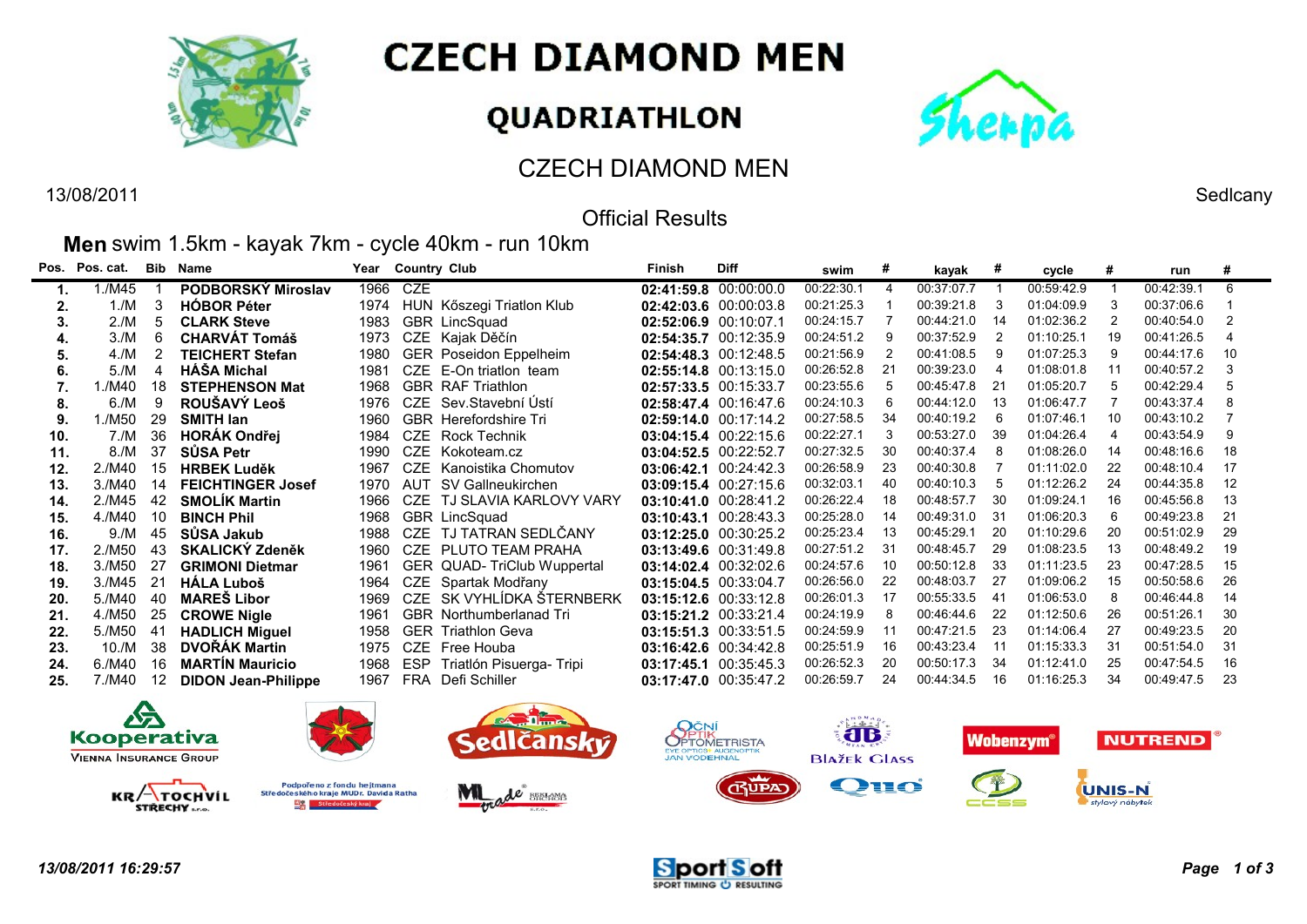### **Men** swim 1.5km - kayak 7km - cycle 40km - run 10km

| Pos. | Pos. cat. | <b>Bib</b> | <b>Name</b>                   | Year | <b>Country Club</b> |                                                         | Finish                | <b>Diff</b>           | swim       | #  | kayak      | #   | cycle      | #  | run        | #  |
|------|-----------|------------|-------------------------------|------|---------------------|---------------------------------------------------------|-----------------------|-----------------------|------------|----|------------|-----|------------|----|------------|----|
| 26.  | 11./M     | -39        | <b>ANDRLE Tomáš</b>           | 1976 |                     | CZE TJ TATRAN SEDLČANY                                  |                       | 03:18:00.3 00:36:00.5 | 00:28:07.2 | 35 | 00:47:42.2 | 26  | 01:10:12.7 | 18 | 00:51:58.2 | 32 |
| 27.  | 8./M40    | 13         | <b>ESTEVEZGARCIA Angel</b>    | 1967 | <b>ESP</b>          |                                                         | 03:18:47.8 00:36:48.0 |                       | 00:27:12.7 | 28 | 00:44:51.8 | 18  | 01:16:26.1 | 35 | 00:50:17.2 | 24 |
| 28.  | 12./M     | -48        | <b>KRESL Ladislav</b>         | 1972 | CZE                 | TK ČESKÝ KRUMLOV                                        |                       | 03:19:02.4 00:37:02.6 | 00:27:28.6 | 29 | 00:45:06.1 | 19  | 01:15:52.6 | 33 | 00:50:35.1 | 25 |
| 29.  | 6./M50    | 28         | <b>MEJZLÍK Petr</b>           | 1959 |                     | CZE TJ SPARTAK TŘEBÍČ                                   |                       | 03:19:23.4 00:37:23.6 | 00:27:54.0 | 32 | 00:47:28.6 | 24  | 01:09:34.2 | 17 | 00:54:26.6 | 36 |
| 30.  | 7./M50    | 24         | <b>BAKER David</b>            | 1960 |                     | <b>GBR</b> North Dorset Tri                             |                       | 03:20:13.7 00:38:13.9 | 00:27:02.7 | 25 | 00:48:04.1 | 28  | 01:14:08.0 | 28 | 00:50:58.9 | 27 |
| 31.  | 4./M45    | 46         | <b>HOSSBACH Peter</b>         | 1963 |                     | GER RTC Bernburger Baren                                | 03:21:43.9 00:39:44.1 |                       | 00:27:09.0 | 27 | 00:44:33.1 | 15  | 01:14:47.9 | 29 | 00:55:13.9 | 39 |
| 32.  | 9./M40    | 11         | <b>CELESTINO Luis Alberto</b> | 1967 |                     | ESP Club Piraguismo Racing Vallad 03:23:00.5 00:41:00.7 |                       |                       | 00:25:33.7 | 15 | 00:42:54.3 | 10  | 01:20:11.3 | 39 | 00:54:21.2 | 35 |
| 33.  | 8./M50    | 49         | <b>KOČOVSKÝ Miroslav</b>      | 1961 |                     | CZE SK SLAVIA PRAHA                                     | 03:23:08.1 00:41:08.3 |                       | 00:27:55.4 | 33 | 00:52:04.0 | 37  | 01:08:14.9 | 12 | 00:54:53.8 | 37 |
| 34.  | 13./M     |            | <b>POLIVKA Petr</b>           | 1976 |                     | CZE Sedlčany                                            |                       | 03:26:25.0 00:44:25.2 | 00:31:33.5 | 39 | 00:59:28.9 | 44  | 01:10:52.2 | 21 | 00:44:30.4 | 11 |
| 35.  | 9./M50    | -22        | <b>MIELKE Karsten</b>         | 1961 |                     | <b>GER KC Altrhein</b>                                  | 03:28:15.5 00:46:15.7 |                       | 00:27:07.7 | 26 | 00:47:33.4 | 25  | 01:18:26.6 | 38 | 00:55:07.8 | 38 |
| 36.  | 1./M55    | 33         | <b>KRÜGER Horst</b>           | 1956 |                     | GER TSV 1880 Gera                                       |                       | 03:33:09.0 00:51:09.2 | 00:25:12.9 | 12 | 00:51:13.2 | 36  | 01:17:35.8 | 36 | 00:59:07.1 | 41 |
| 37.  | 5./M45    | -20        | <b>GARROTE Oscar</b>          | 1966 |                     | ESP Triatlón Pisuerga-Tripi                             |                       | 03:33:57.2 00:51:57.4 | 00:30:04.5 | 38 | 00:54:35.3 | 40  | 01:18:17.0 | 37 | 00:51:00.4 | 28 |
| 38.  | 1./M65    | 32         | <b>KOCUM Miroslav</b>         | 1945 |                     | CZE LOKO Liberec                                        | 03:34:48.5 00:52:48.7 |                       | 00:36:16.9 | 44 | 00:43:47.6 | 12  | 01:21:24.3 | 40 | 00:53:19.7 | 34 |
| 39.  | 14./M     | 35         | <b>ČERMÁK Jakub</b>           | 1990 |                     | CZE Tri Ski HORNÍ POČERNICE                             |                       | 03:36:49.0 00:54:49.2 | 00:26:51.6 | 19 | 00:56:24.4 | 42  | 01:14:53.8 | 30 | 00:58:39.2 | 40 |
| 40.  | 1./M60    | 47         | <b>KNOPF Klaus</b>            | 1950 |                     | GER RTC Bernburger Baren                                |                       | 03:39:18.8 00:57:19.0 | 00:29:33.5 | 37 | 00:44:36.0 | 17  | 01:23:08.8 | 41 | 01:02:00.5 | 43 |
| 41.  | 10./M50   | 26         | <b>DEYKIN Tim</b>             | 1958 |                     | GBR Birch Vale Triathlon Club                           | 03:41:12.1 00:59:12.3 |                       | 00:28:43.5 | 36 | 00:50:54.0 | -35 | 01:15:40.4 | 32 | 01:05:54.2 | 44 |
| 42.  | 15./M     |            | MIŠÁK Milan                   | 1990 |                     | CZE EKOL TEAM o.s.                                      | 03:43:40.9 01:01:41.1 |                       | 00:32:26.7 | 41 | 00:52:15.8 | 38  | 01:25:39.8 | 43 | 00:53:18.6 | 33 |
| 43.  | 10./M40   | -31        | <b>JUNEK Jiří</b>             | 1970 |                     | CZE TJ TATRAN SEDLČANY                                  |                       | 03:47:35.7 01:05:35.9 | 00:36:13.9 | 43 | 00:57:07.2 | 43  | 01:24:40.1 | 42 | 00:49:34.5 | 22 |
| 44.  | 2./M60    | 44         | <b>GENDEK Jerzy</b>           | 1947 |                     | POL KZ Kotwica                                          |                       | 03:53:30.2 01:11:30.4 | 00:36:11.4 | 42 | 00:49:55.0 | 32  | 01:27:11.6 | 44 | 01:00:12.2 | 42 |
| 45.  | 3./M60    | 34         | <b>APPELT Peter</b>           | 1949 |                     | <b>GER ECST Raunheim</b>                                |                       | 04:32:57.7 01:50:57.9 | 00:38:20.7 | 45 | 01:00:19.7 | 45  | 01:35:08.3 | 45 | 01:19:09.0 | 45 |
|      | M40       | 17         | <b>SOBOTKA Václav</b>         | 1968 | <b>CZE</b>          | ČEKO SOKOLOV                                            | <b>DNF</b>            |                       | 00:22:33.6 |    | 00:53:18.1 |     | 01:13:44.7 |    |            |    |
|      | M45       | 19         | <b>BAUDISCH Václav</b>        | 1962 | CZE                 | TJ TATRAN SEDLČANY                                      | <b>DNF</b>            |                       | 00:30:23.7 |    | 00:51:47.2 |     |            |    |            |    |
|      | м         | 30         | <b>OSLIK Milan</b>            | 1977 |                     | CZE Kanoistika Chomutov                                 | <b>DNF</b>            |                       | 00:24:14.6 |    | 00:40:18.9 |     | 01:10:57.8 |    |            |    |



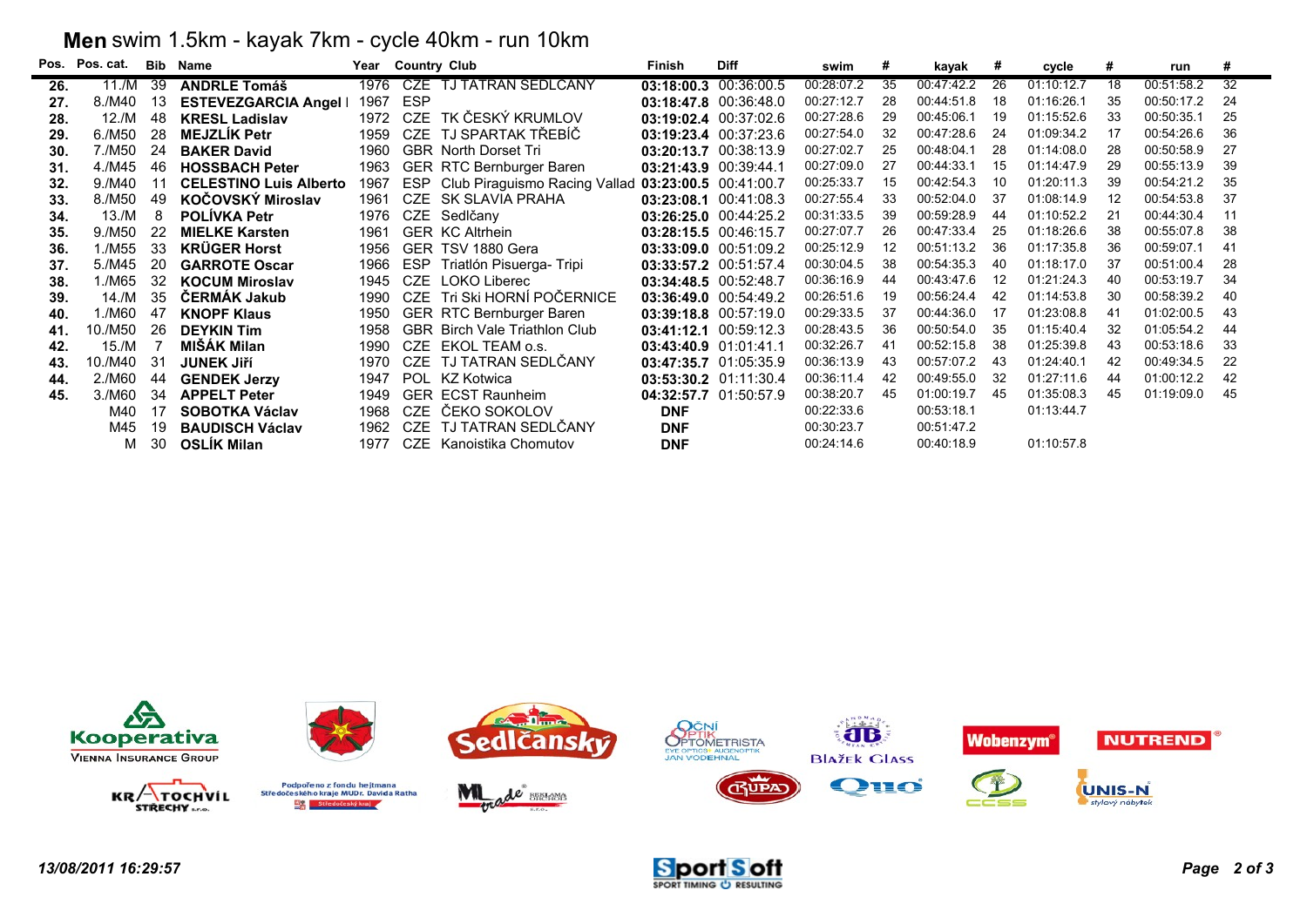### **Women** swim 1.5km - kayak 7km - cycle 40km - run 10km

|    | Pos. Pos. cat. |     | <b>Bib Name</b>       | Year Country Club             | Finish | <b>Diff</b>               | swim       |    | kavak      |   | cvcle      | run        |  |
|----|----------------|-----|-----------------------|-------------------------------|--------|---------------------------|------------|----|------------|---|------------|------------|--|
|    | ./W            | 65  | ŠVARCOVÁ Hana         | 1982 CZE                      |        | $03:09:30.4$ $00:00:00.0$ | 00:24:08.3 |    | 00:41:07.4 |   | 01:14:07.2 | 00:50:07.5 |  |
|    | 2 /W           | 68  | <b>BUROW Katrin</b>   | 1976 GER TuS Neukoelin Berlin |        | 03:14:38.2 00:05:07.8     | 00:25:13.4 |    | 00:51:21.8 | 6 | 01:10:10.1 | 00:47:52.9 |  |
|    | 3/N            | -61 | <b>DYKE Helen</b>     | 1973 GBR Exeter Tri Club      |        | 03:19:39.8 00:10:09.4     | 00:26:05.3 |    | 00:58:01.1 |   | 01:12:05.4 | 00:43:28.0 |  |
|    | 4./W           |     | 62 CHARVÁTOVÁ Alena   | 1982 CZE TJ Vodní stavby      |        | $03:31:33.6$ $00:22:03.2$ | 00:26:20.0 | 4  | 00:48:54.1 |   | 01:21:08.3 | 00:55:11.2 |  |
|    | ./W40          | 66  | <b>ULRICH Claudia</b> | 1969 GER Leonberg/ SGH        |        | 03:39:29.4 00:29:59.0     | 00:31:19.3 | 6  | 00:53:43.0 |   | 01:16:20.2 | 00:58:06.9 |  |
| 6. | ./W45          | 63  | <b>MIELKE Ellen</b>   | 1962 GER KC Altrhein          |        | 03:40:35.1 00:31:04.7     | 00:29:53.0 | .5 | 00:48:15.3 |   | 01:20:58.0 | 01:01:28.8 |  |
|    | 5/N            | -67 | GERČÁKOVÁ Daniela     | 1988 CZE TJ TATRAN SEDLČANY   |        | $03:50:09.4$ $00:40:39.0$ | 00:32:31.8 | 8  | 00:49:33.9 |   | 01:27:47.7 | 01:00:16.0 |  |
|    | 2./W40         | 64  | <b>DEYKIN Alison</b>  | 1969 GBR LincSquad            |        | 04:05:38.2 00:56:07.8     | 00:31:36.2 |    | 00:50:33.5 |   | 01:35:16.9 | 01:08:11.6 |  |



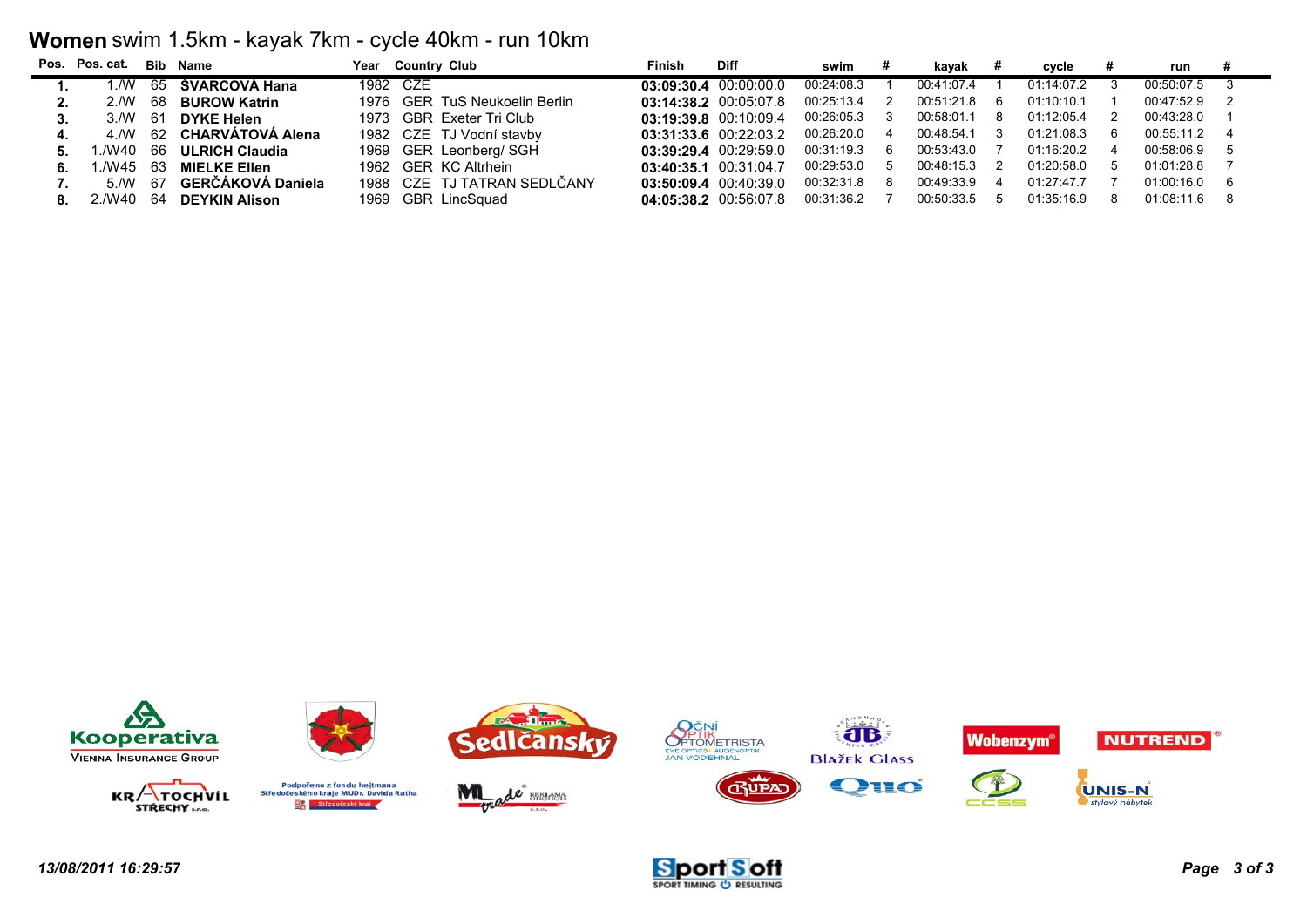

# **CZECH DIAMOND MEN**

# QUADRIATHLON



## CZECH DIAMOND MEN

### Official Results

#### **Men** swim 0.75km - kayak 4km - cycle 20km - run 5km

|     | Pos. Pos. cat. |     | Bib Name                 |      | Year Country Club                | Finish | <b>Diff</b>               | swim       | #  | kayak      | Ħ.            | cycle      |    | run        | #   |
|-----|----------------|-----|--------------------------|------|----------------------------------|--------|---------------------------|------------|----|------------|---------------|------------|----|------------|-----|
|     | 1./JM          | 86  | <b>KRONIKA Jan</b>       |      | 1992 CZE TJ SLAVIA KARLOVY VARY  |        | 01:40:22.4 00:00:00.0     | 00:15:17.1 |    | 00:30:46.9 |               | 00:33:55.2 |    | 00:20:23.2 |     |
|     | 1./M           |     | 104 ŽIŽKA Ondřej         | 1974 | CZE Triexpert team               |        | 01:42:12.8 00:01:50.4     | 00:16:59.5 | -3 | 00:28:34.2 | -6            | 00:34:16.5 | 2  | 00:22:22.6 | -2  |
|     | ./CM           | -85 | <b>RICHTER Adam</b>      | 1996 | CZE SK SLAVIA PRAHA              |        | $01:42:20.6$ 00:01:58.2   | 00:15:06.0 |    | 00:24:10.8 |               | 00:39:38.2 |    | 00:23:25.6 | -5  |
| 4.  | 1./YM          | 83  | <b>MOULÍK Jiří</b>       |      | 1995 CZE TJ TATRAN SEDLCANY      |        | 01:46:58.1 00:06:35.7     | 00:20:35.8 |    | 00:26:06.0 | 3             | 00:37:00.2 |    | 00:23:16.1 |     |
| 5.  | 2/NM           | 84  | <b>HOOK Joshua</b>       |      | 1994 GBR Zoom Tri                |        | $01:47:25.3$ $00:07:02.9$ | 00:17:48.7 | 4  | 00:25:38.6 | $\mathcal{P}$ | 00:36:35.7 | 3  | 00:27:22.3 | -8  |
| 6.  | 3/NM           | -81 | <b>HROCH Martin</b>      |      | 1994 CZE TJ TATRAN SEDLČANY      |        | $01:53:48.0$ $00:13:25.6$ | 00:20:14.9 | -6 | 00:27:16.2 | .5            | 00:41:58.4 | 10 | 00:24:18.5 | -6  |
|     |                |     | 1./M40 105 RUNNEGAR Tony |      | 1970 GBR Cambridgeshire Tri      |        | $01:54:23.4$ $00:14:01.0$ | 00:19:48.9 | 5  | 00:31:33.8 | 9             | 00:40:35.0 | 9  | 00:22:25.7 | - 3 |
| 8.  | 2./CM          | -82 | <b>ANTOL Martin</b>      | 1996 | SVK Dunajklub Kamzík Bratislava  |        | 01:58:37.6 00:18:15.2     | 00:21:06.1 | -9 | 00:26:37.3 | 4             | 00:42:08.2 | 11 | 00:28:46.0 | 10  |
| 9.  | 1./M45 107     |     | ŠIMEK Tomáš              |      | 1963 CZE TK VYSEHRAD             |        | 01:59:49.7 00:19:27.3     | 00:20:53.9 | 8  | 00:35:36.8 | -11           | 00:37:36.3 | 5  | 00:25:42.7 |     |
| 10. |                |     | 2./M45 106 CERMAK Jakub  |      | 1962 CZE Tri Ski HORNÍ POČERNICE |        | 02:05:28.1 00:25:05.7     | 00:21:51.4 | 10 | 00:37:39.8 | 12            | 00:38:25.6 | 6  | 00.27.31.3 | -9  |
| 11. | ./M60          |     | 102 LÖFFELMANN Antonín   | 1948 | CZE TJ VODNÍ STAVBY PRAHA        |        | $02:07:01.4$ $00:26:39.0$ | 00:22:49.8 |    | 00:29:37.1 |               | 00:40:23.7 | 8  | 00.34.10.8 | 12  |
| 12. | 1./M70+        |     | 103 BEDNÁR Jaroslav      |      | 1939 CZE TK VYŠEHRAD             |        | 02:18:37.3 00:38:14.9     | 00:24:17.9 | 12 | 00:34:57.2 | 10            | 00:46:13.1 | 12 | 00:33:09.1 | 11  |









13/08/2011 Sedlcany

÷